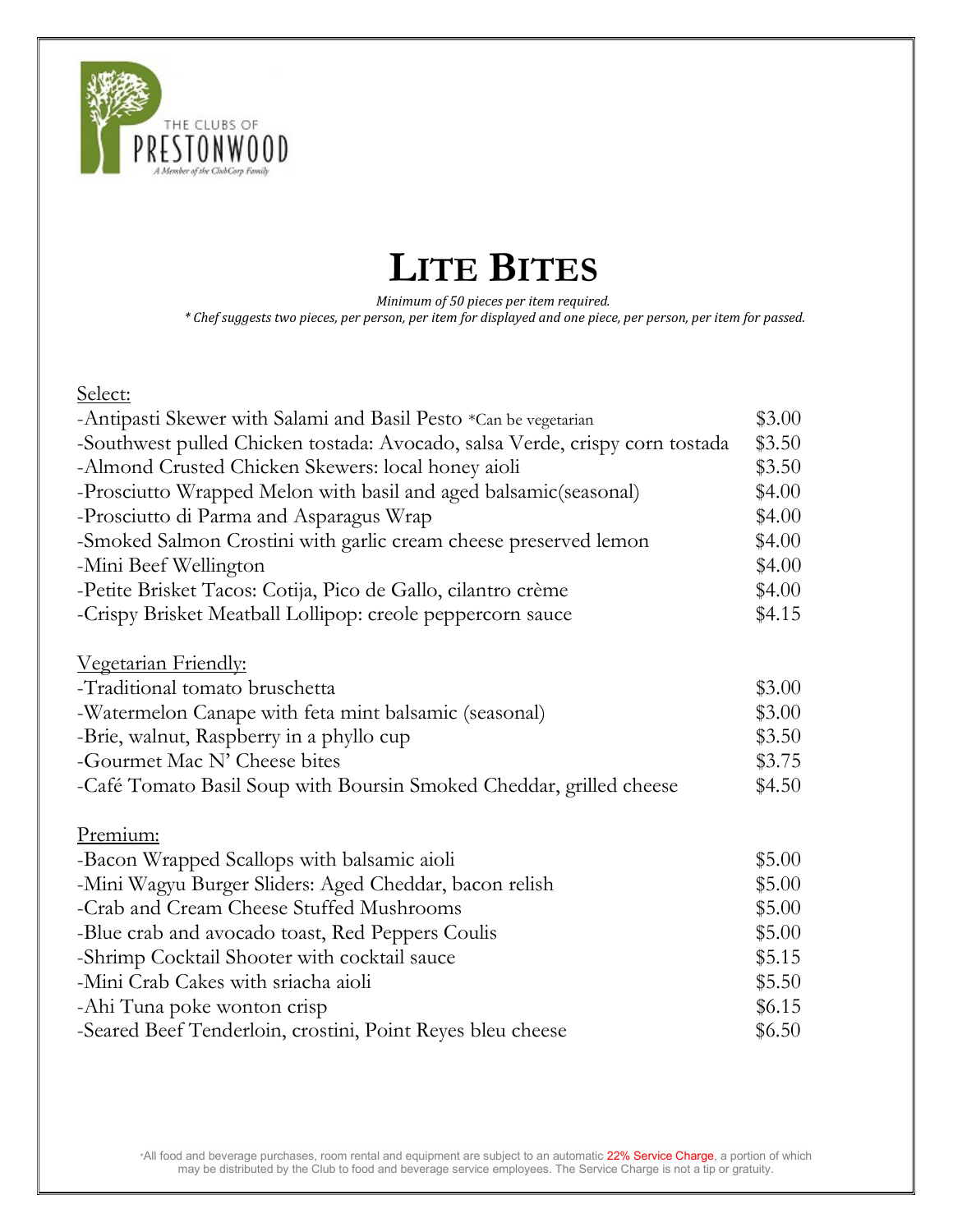

## MARKET STANDS

Minimum of 20 guests required. Price does not include tax or 22% service charge \*\*Minimum order 80% of estimated headcount

Charcuterie Display | 16 per person Cured Meats, Local and Imported Cheese, Pickled Vegetables, Olives, Seasonal Jam, Lavosh, Assorted Crackers and Toasted Nuts

Artisan Cheese Display | 12 per person Local Cheeses, Seasonal Fruit, Sugar Spiked Grapes, Lavosh, Assorted Crackers

Crudités & Dips | 10 per person Assorted Local Seasonal Vegetables, Olive Oil Hummus, Maytag Bleu Cheese Cream, Roasted Onion Sour Cream, Smokey Bacon Ranch, Toasted Lavosh

Mediterranean Bar | 14 per person Basil Pesto Hummus, Grilled Pita, Toasted Pine Nuts, Classic Spanakopita, Yogurt-Cucumber Dip, Olive Assortment, Roasted Garlic, Bocconcini Mozzarella, Lavosh

Salad Display | 10 per person Composed Fresh cut mini BLT wedge salads, 360 salad in martini glasses and plated tomato mozzarella salad

Tex-Mex Bar  $\vert$  14 per person Smoky Bacon Queso, Steak Fajita Quesadilla, Crispy Chicken Flautas, House Guacamole, Club-Made Salsa, Chili Spiced Sour Cream, Tortilla Chips

Fry Station | 10 per person

Choose your trio of clubhouse fries, steak fries, sweet potato fries, asparagus fries, green bean fries, all with an assortment of mix and match scrumptious dipping sauces.